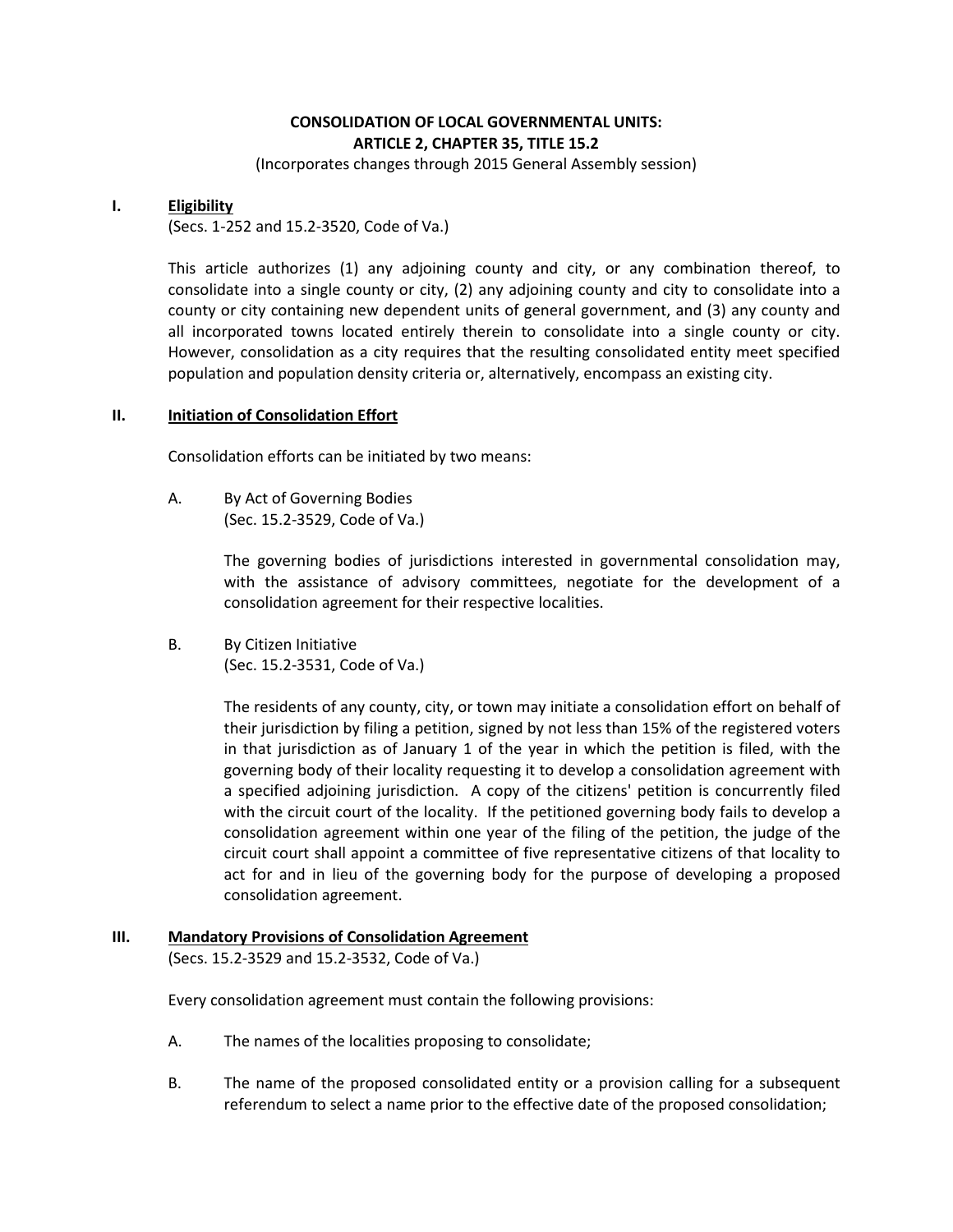- C. A statement listing the real and personal property belonging to each jurisdiction proposing to consolidate and the fair market value thereof;
- D. A statement providing for the disposition of all property and debt of the jurisdictions proposing to consolidate;
- E. Provisions assuring the continuance of towns within the consolidated jurisdictions in those instances in which such towns are not parties to the consolidation agreement; and
- F. The date proposed consolidation agreement is effective or the date the charter for the consolidated city to be issued.

#### **IV. Optional Provisions of Consolidation Agreement**

(Sec. 15.2-3534, Code of Va.)

General law authorizes jurisdictions to develop consolidation agreements encompassing the following provisions:

A. Property Assessments [Sec. 15.2-3534(1), Code of Va.]

> Property assessments in any part of a proposed consolidated city or county may be held constant, except for permanent improvements made after the consolidation, for a period not to exceed five years.

B. Diminished Tax on Real Property in Qualifying Areas [Sec. 15.2-3534(2), Code of Va.]

> The tax on real property in specified portions of the consolidated entity may be lower than in other areas for a period of five years. The difference in such tax rates, however, must bear a "reasonable relationship" to the differences in non-revenue-producing governmental services provided to the areas in question.

C. Debt Retirement Districts [Sec. 15.2-3534(3), Code of Va.]

> Special debt retirement districts may be established encompassing any area of a proposed consolidated entity within which a special tax on real property may be levied for a period not to exceed twenty years for the purpose of repaying the debt incurred by such areas prior to consolidation.

D. Service Districts [Sec. 15.2-3534(10)(13)(15), Code of Va.]

> Special service districts may be created in either consolidated cities or counties for the purpose of providing additional or a higher level of governmental services (e. g., water,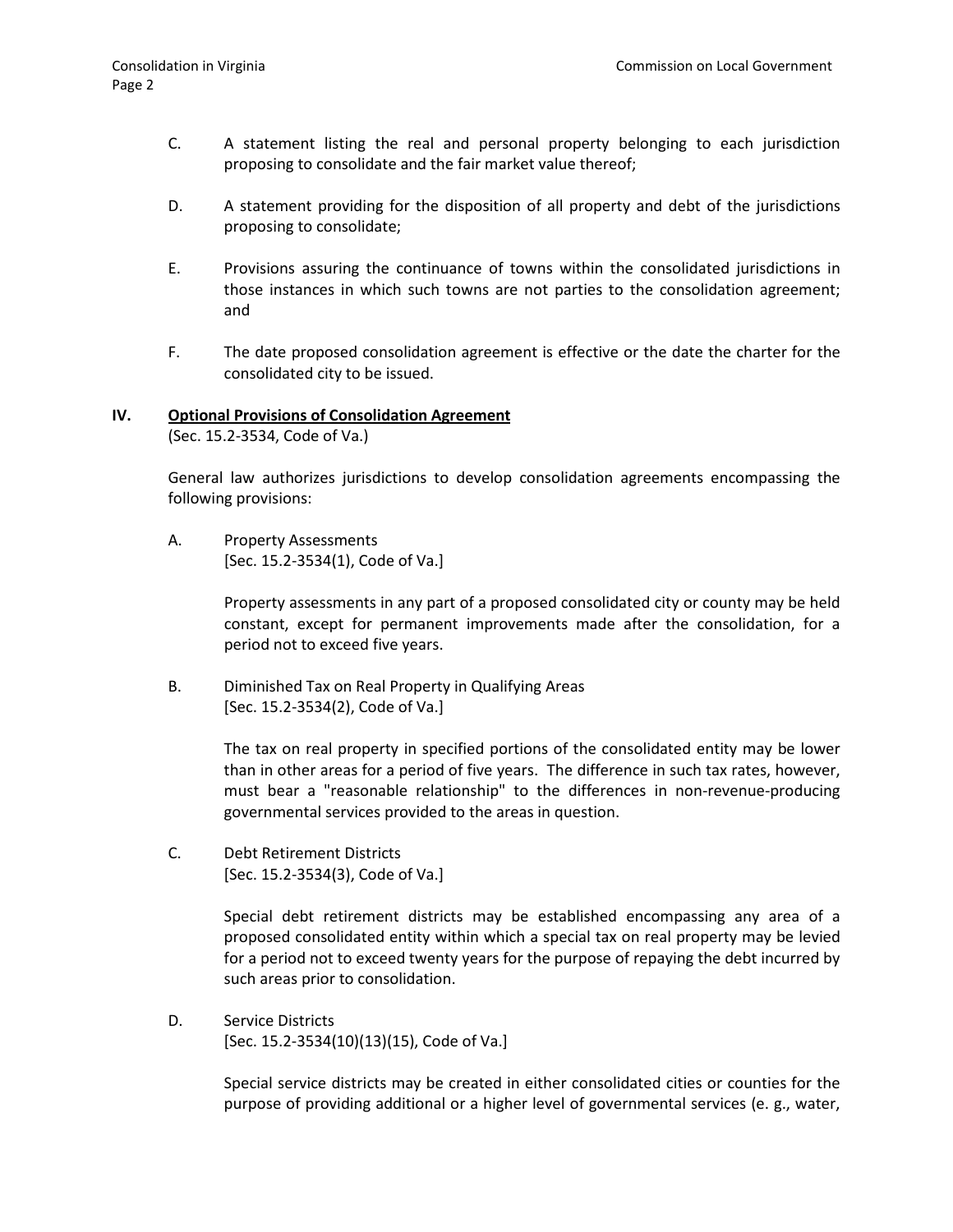sewerage, solid waste collection and disposal, lighting, street maintenance, sidewalks, storm drains, fire suppression services, and intensified security). The consolidated government may impose additional taxes on the property within such areas with the proceeds being segregated for use solely therein. Such special service districts may not be established and taxed for the creation of separate police forces, educational programs, or other basic governmental services to which all citizens are entitled.

E. Referral of Optional Form of Government to Voters [Sec. 15.2-3534(14), Code of Va.]

> A consolidation agreement may include a provision by which the choice of a city or county form of government, including the selection of optional forms of county government, is referred to the voters.

F. Detachment of Territory Following Consolidation [Sec. 15.2-3534(17), Code of Va.]

> A consolidation agreement may provide that, following a favorable vote on consolidation, a second referendum may be held, by which the voters of all or part of one or more of the consolidating jurisdictions may express their views regarding detachment from the consolidated jurisdiction and attachment to a locality not part of the consolidated government. The consolidation agreement may include the terms and conditions by which such a detachment may occur. If the jurisdictions agree to the principle of detachment but are unable to agree on the terms and conditions of such detachment, the terms and conditions may be determined by the Commission on Local Government. However, the jurisdiction to which the area would subsequently be attached has the right to reject the terms and conditions established by the Commission and to refuse to accept the area in question.

G. Optional Provisions Applicable Only for Proposed Consolidated City

General law authorizes the following optional provisions only for proposed consolidated cities:

1. Charter of Consolidated City [Sec. 15.2-3534 (11), Code of Va.]

> The agreement, when proposing the creation of a consolidated city, may incorporate in a proposed charter, subject to the subsequent approval of the General Assembly, any provisions of any charter previously granted by the General Assembly for any of the localities proposing to consolidate. (This statement of general law is designed to reflect the intention of the General Assembly with respect to the authority which it is prepared to grant to consolidating jurisdictions.)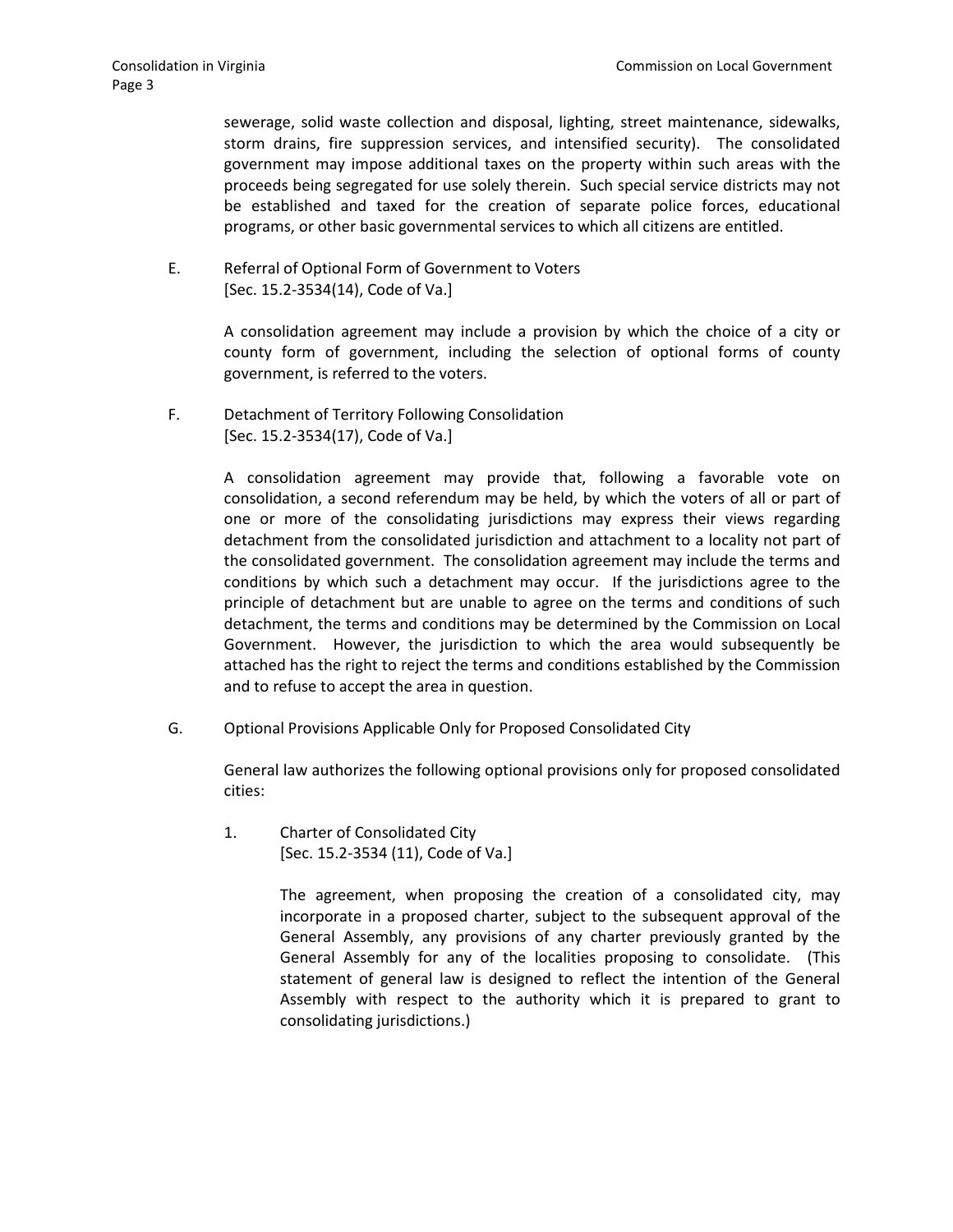- 2. Officers of Consolidated City
	- (a) Governmental Officers [Sec. 15.2-3534 (9 a, b), Code of Va.]

A consolidation agreement may call for the election of new officers for the consolidated city, or it may exclude from such new election "such elective officers as is deemed desirable." The agreement may also include a provision permitting the constitutional officers of the consolidating jurisdictions to select from amongst their number those individuals who shall serve initially as constitutional officers for the consolidated city, with the other constitutional officers becoming assistants or chief deputies of the officers selected to serve the consolidated locality. The agreement may also provide that if the constitutional officers of the jurisdictions proposing to consolidate are unable to agree on a selection by a date specified in the consolidation agreement, the circuit court shall designate the individuals to serve as the constitutional officers for the consolidated jurisdiction and shall name the other officers to serve as assistants or deputies. The agreement may provide that the selected constitutional officers and their assistants and deputies may complete the terms for which they were elected at not less than their salaries in effect at the time of consolidation.

(b) Superintendent of School Division [Sec. 15.2-3534 (9 c), Code of Va.]

> The consolidation agreement may include a provision by which the consolidated city school board shall designate one of the superintendents serving one of the consolidating jurisdictions as superintendent for the consolidated city and that it may designate others as associate superintendents. The agreement may also provide that in the event the consolidated city school board fails to designate an individual as division superintendent, such designation shall be made by the circuit court serving the consolidated city. The agreement may also provide that all the individuals serving as school superintendents in the jurisdictions proposing to consolidate may continue in office at no less than their salaries at the time of consolidation for the terms to which they were appointed.

3. Subsequent Merger with Surrounded City [Sec. 15.2-3534 (18) (19), Code of Va.]

> A consolidation agreement may include provisions which authorize a city which would be completely surrounded by the proposed consolidated city to effect unilaterally a subsequent total merger with the consolidated city or to merge and become a township within the consolidated city. Such provisions, however, must require that the subsequent merger be approved by referendum within the surrounded city.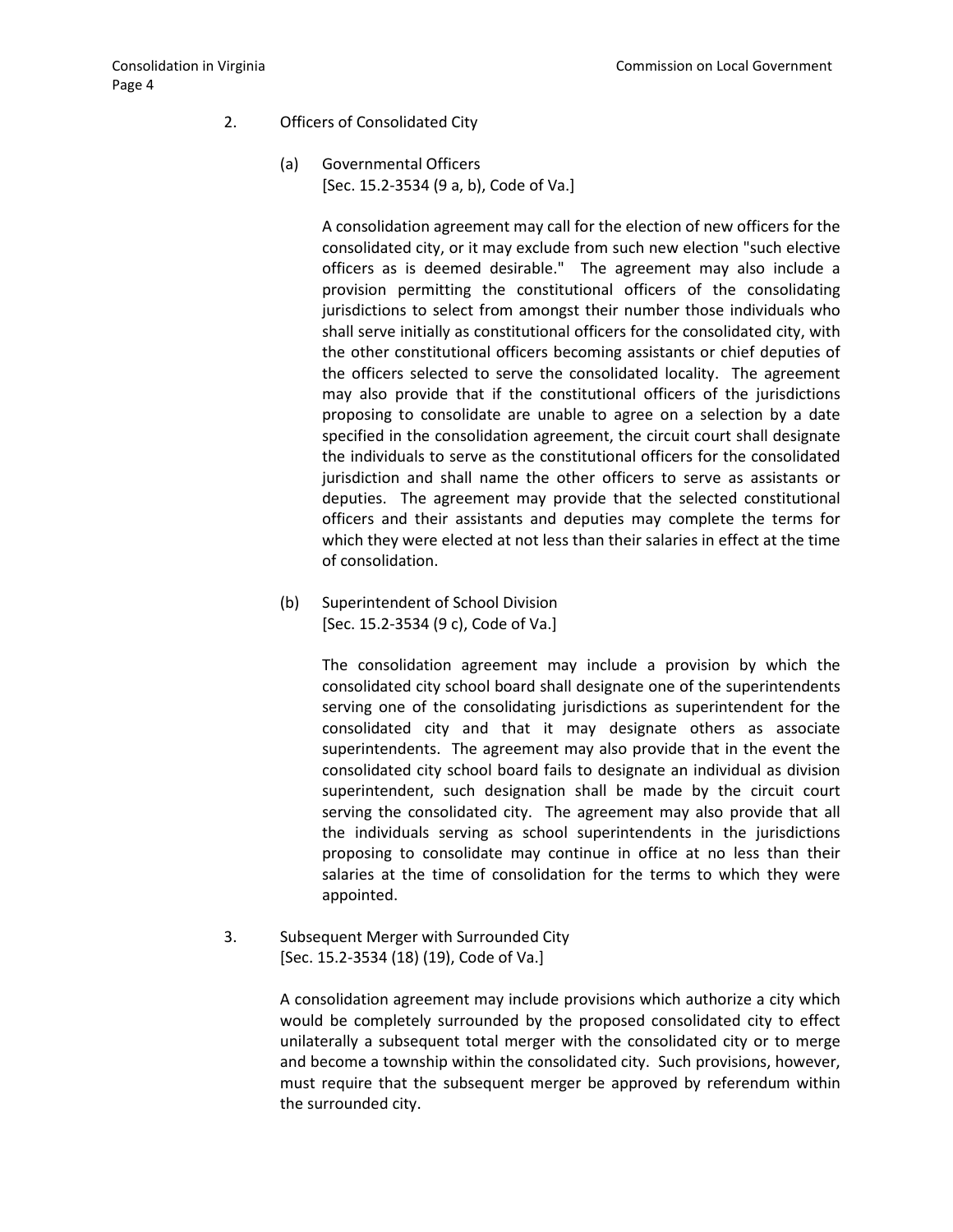### H. Optional Provisions Applicable Only for Proposed Consolidated County

General law establishes the following optional provisions which are available only to proposed consolidated counties:

1. Powers of Consolidated County [Sec. 15.2-3534 (12), Code of Va.]

> The consolidation agreement may incorporate the provisions of any charter of any of the jurisdictions proposing to consolidate and any provision applicable to any of the optional forms of county government established by general law.

2. Disposition of Municipal Roads and Streets [Sec. 15.2-3534 (13) and 15.2-3550, Code of Va.]

> Unless the consolidation agreement provides otherwise, the streets and roads of former cities and towns shall become and remain a part of the State highway system. (Sec. 15.2-3550, Code of Va.) However, a consolidation agreement may provide that the area of a former municipality may be designated as a special service district wherein the consolidated county shall have the same powers, rights, and duties with respect to public thoroughfares and receive State assistance as did the former municipalities prior to consolidation. The boundaries of such special service districts may be altered by ordinance adopted by the governing body. [Sec. 15.2-3534 (13), Code of Va.]

3. Tier-City Arrangements

A consolidation agreement proposing the creation of a consolidated county may include a provision by which a city is governmentally integrated into such a county and transformed into a tier-city. General law authorizes such agreements to include the following provisions relative to the establishment and operation of a tier-city within a consolidated county:

(a) Charter for a Tier-City (Sec. 15.2-3535, Code of Va.)

> The consolidation agreement may include as a component thereof a charter for the proposed tier-city.

(b) Boundaries of a Tier-City [Secs. 15.2-3534(16) and 15.2-3549, Code of Va.]

> The consolidation agreement may include a provision initially establishing the boundaries of a proposed tier-city, which boundaries may vary from those of the previously existing independent city. (Sec. 15.2-3549, Code of Va.) The boundaries of a tier-city may subsequently be modified in accordance with other terms appearing in the consolidation agreement.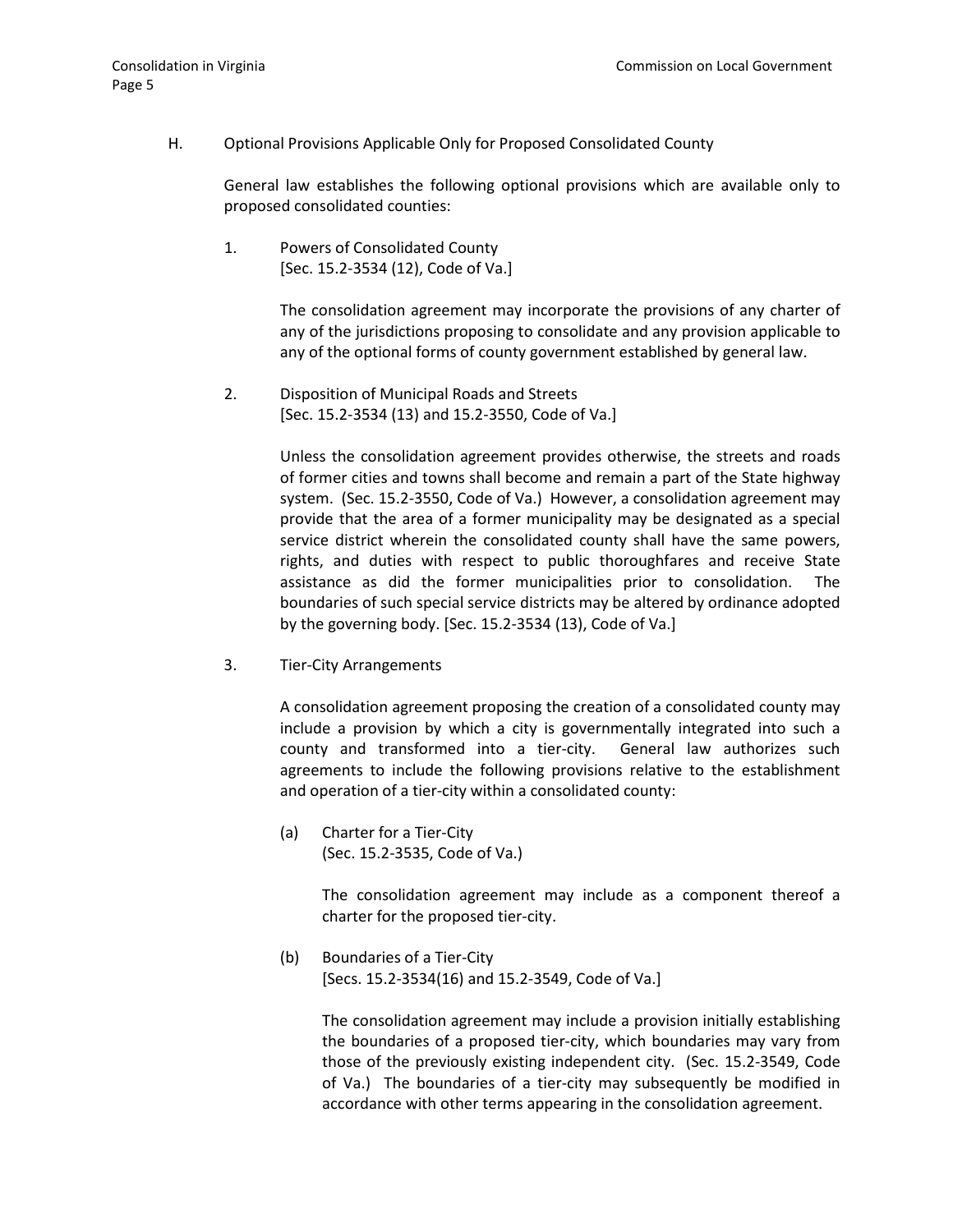(c) Intergovernmental Relations [Secs. 15.2-3534(16) and 15.2-3400, Code of Va.]

> The consolidation agreement may include provisions establishing special arrangements between the proposed tier-city and the consolidated county relative to annexation, county immunity from annexation, transition of the tier-city to city status, and transition of the county to city status. Such provisions, however, if included in a consolidation plan, must be reviewed by the Commission on Local Government and subsequently approved by a special three-judge court.

(d) Powers of a Tier-City (Sec. 15.2-3549, Code of Va.)

> General law provides that a tier-city shall have "all the powers, duties, and responsibilities of a town together with such additional powers as may be granted it by law, general or special." The consolidated county shall exercise such powers in a proposed tier-city as is exercised by counties in towns, except as the consolidation agreement might provide otherwise.

(e) Fiscal and Service Arrangements (Sec. 15.2-3549, Code of Va.)

> Tier-cities shall receive from the State financial assistance in the same manner and to the same extent as is provided towns. A tier-city, however, may transfer all or part of the revenues it receives, the services it performs, its facilities, or other assets to the county by agreement. The consolidated county may also agree to assume all or part of a tier-city's indebtedness.

(f) Early Assumption of Office by Governing Bodies [Sec. 15.2-3542(2), Code of Va.]

> A consolidation agreement may include provisions by which the newly elected governing bodies of a consolidated county and a tier-city may assume and hold office prior to the effective date of consolidation for certain limited and specified purposes. This provision enables the newlyelected governing bodies to take the requisite steps to plan for the integration of the city into the county and to make other necessary governmental arrangements prior to the effective date of consolidation.

#### **V. Procedural Requirements to Effect Consolidation**

The procedural requirements for consolidation vary depending upon the type of consolidated entity proposed.

A. Proposed Consolidated City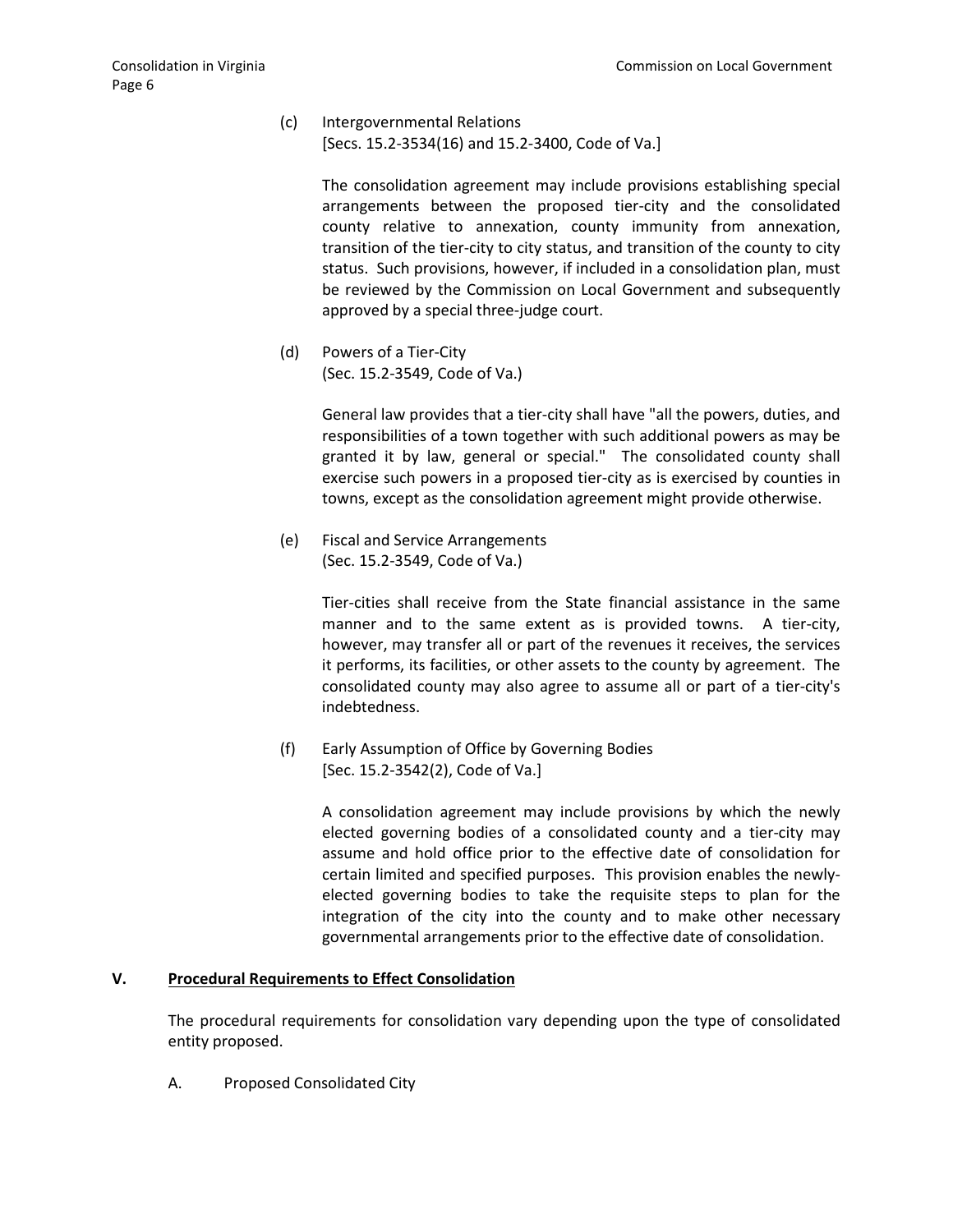1. Initiation of Process (Sec. 15.2-2907, Code of Va.)

> After the development of an agreement proposing the creation of a consolidated city, the jurisdictions proposing to consolidate must jointly submit their plan of consolidation to the Commission on Local Government for review.

- 2. Proceedings of the Commission on Local Government (Sec. 15.2-2907, Code of Va.)
	- (a) Upon receipt of notice of the proposed consolidation, the Commission shall meet with representatives of the jurisdictions proposing to consolidate and shall schedule a review of the proposed consolidation. Such review shall include oral presentations by the parties and a public hearing in one of the affected jurisdictions in order to afford all interested citizens an opportunity to offer comment with respect to the proposed consolidation. The Commission's review of the proposed consolidation must be based upon the criteria and standards set forth in Section 15.2- 3526 of the Code of Virginia.
	- (b) At the conclusion of its review, the Commission shall submit a written report containing its findings of fact and recommendations with respect to the proposed consolidation to the affected local governments and to the special three-judge court which must subsequently review the issue. After receipt of the Commission's report, the localities proposing to consolidate may initiate the requisite court review.
		- (i.) The Commission is expected to render its report within six months of its receipt of notice of the proposed consolidation, unless the parties agree to an extension of the deadline. The Commission, however, is authorized to extend its reporting deadline for a sixty-day period by its own volition.
		- (ii.) The Commission's report is advisory in nature and is not binding upon the three-judge court. The report, however, must be considered in evidence by the court during its review.
- 3. Notice and Publication of Pending Court Review (Sec. 15.2-3521, Code of Va.)

At least thirty days prior to initiating court review of the proposed consolidation, the jurisdictions proposing to consolidate must serve notice on certain specified officials of each county and city having a common boundary with the proposed consolidated entity. These notices must include a certified copy of the consolidation agreement. In addition, prior to petitioning the circuit court for the appointment of a special three-judge court to review the proposed consolidation, a copy of the notice and consolidation agreement must be published once a week for four successive weeks in one or more newspapers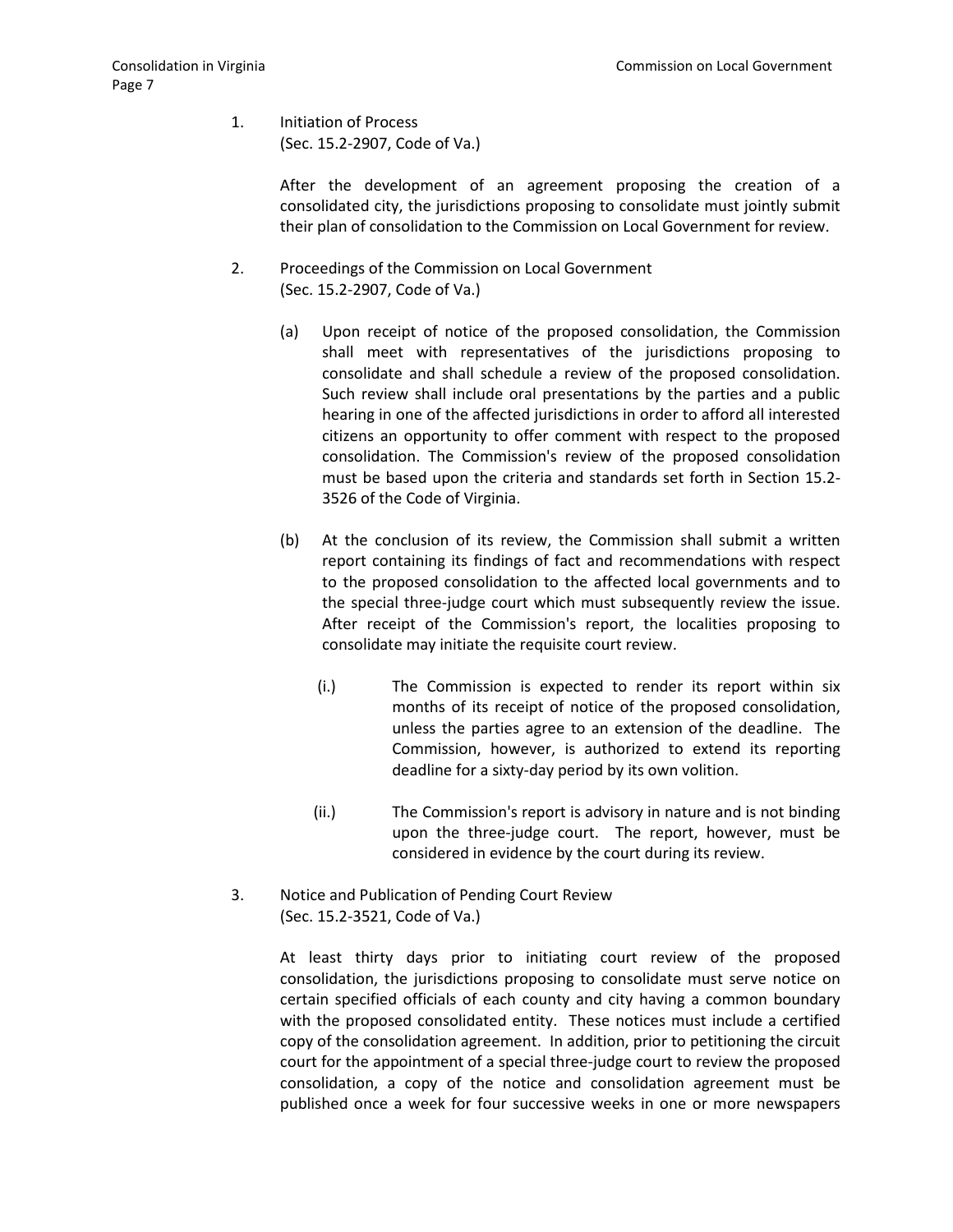having general circulation within the jurisdictions proposing to consolidate.

4. Convening of Special Court (Sec. 15.2-3002, Code of Va.)

> After the required service of notice and publication, the jurisdictions proposing to consolidate shall petition one of the circuit courts serving the affected localities for review of the proposed consolidation. The circuit court shall then notify the Supreme Court of the petition. The Supreme Court shall then designate a special court comprised of three circuit court judges from judicial circuits having no involvement with the affected jurisdictions.

- 5. Proceedings of the Special Court (Sec. 15.2-3526, Code of Va.)
	- (a) In order for a special three-judge court to approve the establishment of a consolidated city, it must:
		- (i.) Find that the proposed consolidated entity has a minimum population of 20,000 persons and a population density of at least 300 persons per square mile, or a minimum population of 50,000 persons and a population density of at least 140 persons per square mile; (in instance where a proposed consolidated city embraces an existing city, the population and population density requirements are waived);
	- (ii.) Find that the proposed consolidation has the fiscal capacity to function as an independent city and to provide appropriate services;
	- (iii.) Consider the best interests of the parties; the interests of the Commonwealth in compliance with and promotion of applicable State policies with respect to environmental protection, public planning, education, public transportation, housing, and other State service policies; and the interest of the State in promoting strong and viable units of government in the affected area.
	- (b) If the court finds that the criteria and standards described above have been met, it shall enter an order directing that a referendum be held in each of the affected jurisdictions on the issue of consolidation. If the court concludes that the criteria and standards have not been met, it shall deny the proposed consolidation. The court is limited in its decision to granting or denying eligibility for city status and has no authority to impose terms or conditions with respect to the proposed consolidation.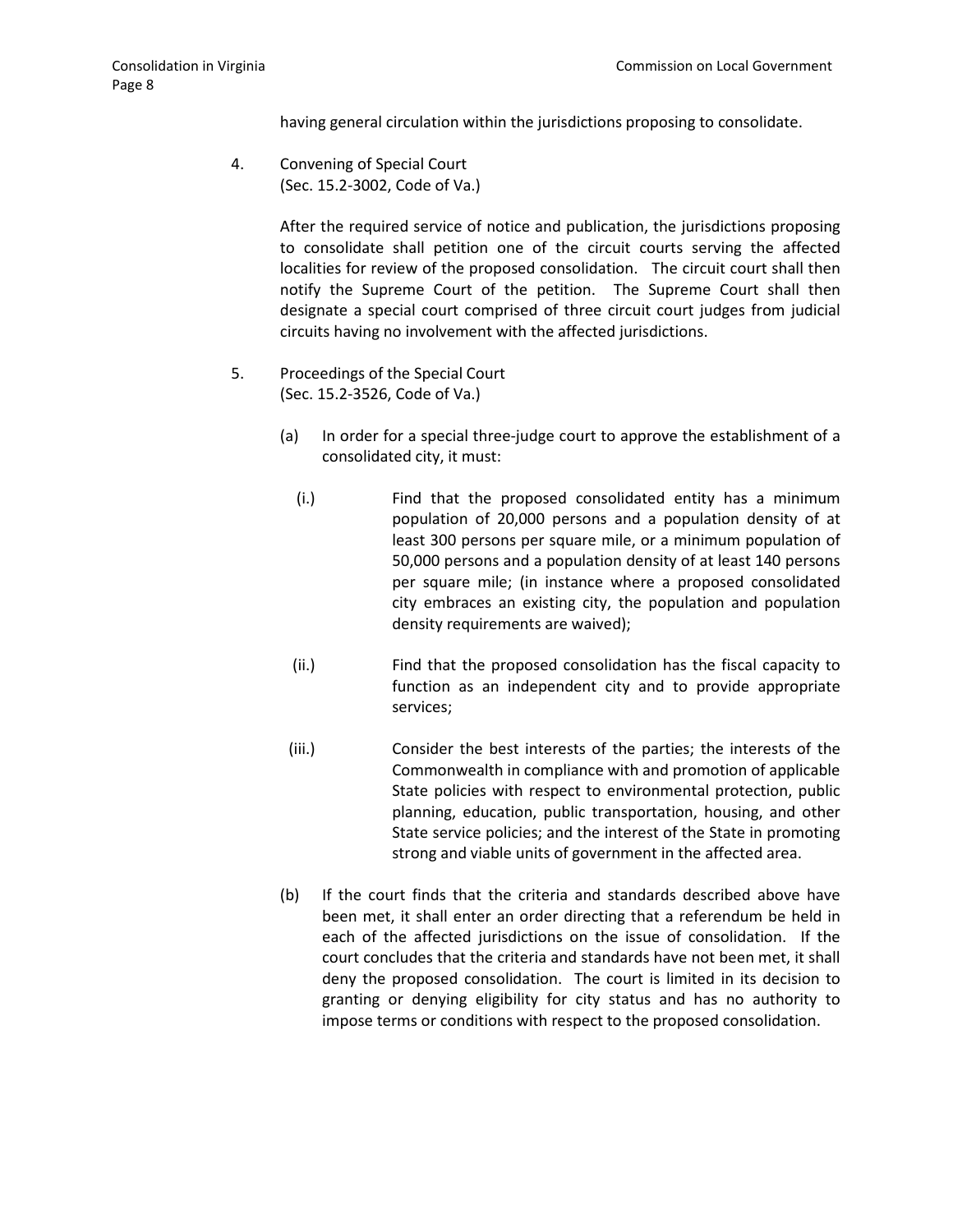6. Referendum on Consolidation (Secs. 15.2-3538 and 15.2-3547, Code of Va.)

> If the special three-judge court determines that the criteria and standards have been met for the establishment of a consolidated city, it shall enter an order calling for an election in each of the jurisdictions which are parties to the consolidation agreement. The chief judges of the circuit courts serving the affected jurisdictions shall then by order establish a date, which shall be the same in each jurisdiction, on which the voters of each jurisdiction shall decide the question of consolidation. The proposed consolidation must be approved by referendum within each of the jurisdictions which is a party to the consolidation agreement. In instances in which a county is proposing to consolidate with an adjoining city or county, separate approval in a town within such counties is not required. Voters residing in such towns shall participate in the countywide referendum, but no separate referendum will be conducted within the town. (Sec. 15.2-3547, Code of Va.)

7. Effect of Consolidation on Towns [Sec. 15.2-3548, Code of Va.]

> Towns that are not parties to a consolidation agreement by which their counties become part of a consolidated city shall continue to exist as "townships" within the consolidated city. The charter of the former town shall become the charter of the township. Such townships shall continue to exercise such powers and elect such officers as the township charter may authorize and shall exercise such other powers as towns exercise under general law. In general, no township shall exercise any extra territorial authority, initiate annexation proceedings or transition to city status. However, a township created as a result of a consolidation of a city and a county after July 1, 2011 may institute proceedings for annexation if the consolidation agreement permits a township to exercise such authority. Townships shall receive from the State financial assistance in the same manner and to the same extent as is provided towns. Townships are granted the authority, however, to transfer all or any part of their revenues, services they perform, their facilities, other assets, and debts to the consolidated city by mutual agreement of the governing bodies.

- B. Proposed Consolidated County
	- 1. Publication of Consolidation Agreement (Sec. 15.2-3537, Code of Va.)

After the development of a consolidation agreement by the jurisdictions proposing to consolidate, a copy of the agreement must be published by the parties at least once a week for four successive weeks in a newspaper having general circulation in each locality proposing to consolidate.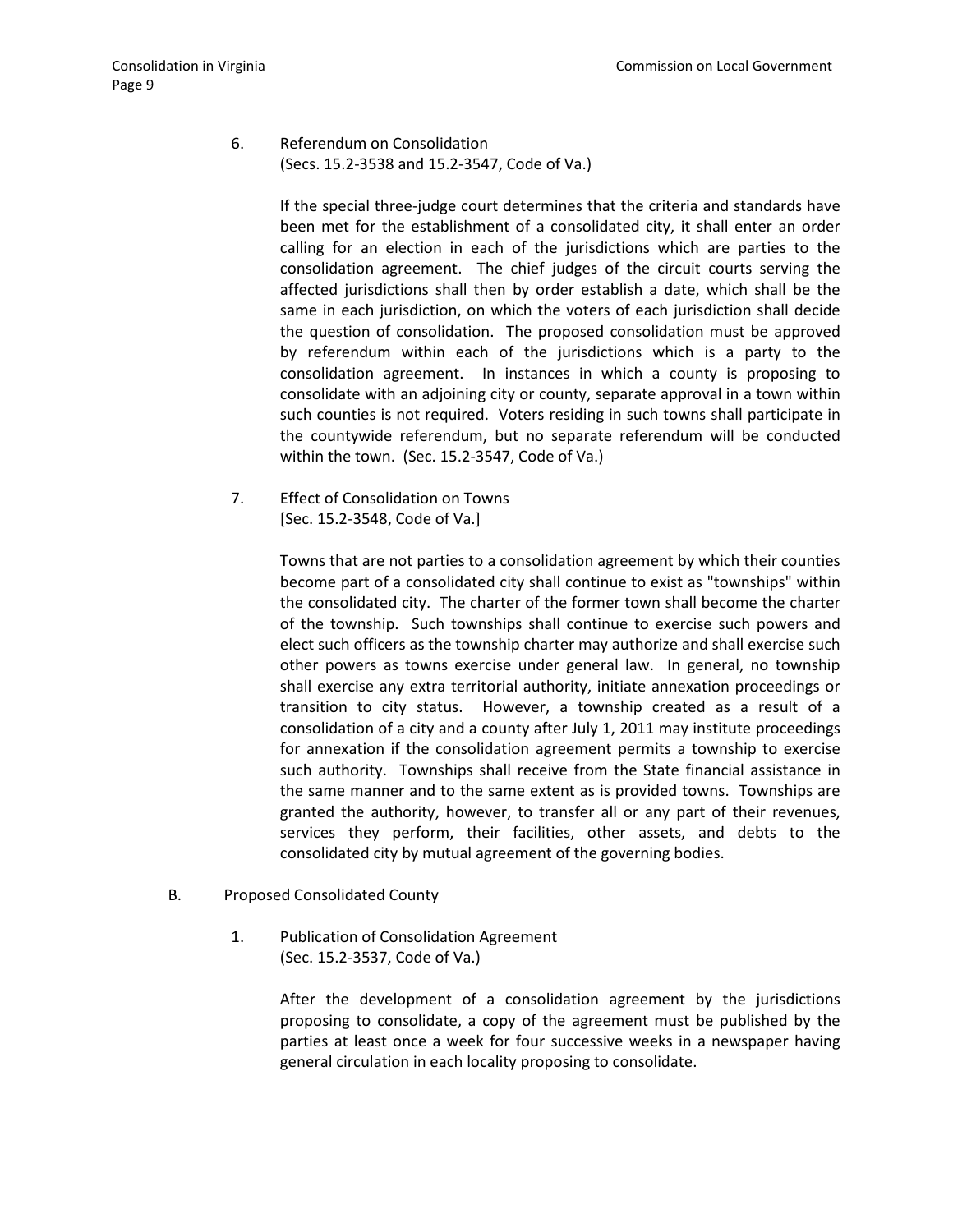2. Order of Election and Referenda (Secs. 15.2-3538 and 15.2-3540, Code of Va.)

> Following completion of the publication requirement, the judges of the circuit courts serving the jurisdictions proposing to consolidate shall enter orders establishing a date, which must be the same in each jurisdiction, for a referendum on the question of consolidation. The election must be held within 300 days from the completion of the consolidation agreement by the parties.

3. Special Review of Certain Tier-City Arrangements [Secs. 15.2-3534(16) and 15.2-3400, Code of Va.]

> If the consolidation agreement proposes the establishment of a tier-city within a consolidated county with special provisions regarding annexation, annexation immunity, and transition to city status, such provisions must be reviewed by the Commission on Local Government and approved by a special three-judge court before a vote on consolidation is taken.

## **VI. Other Provisions Relative to Local Governmental Consolidation**

A. Special State Assistance Provisions

In order to facilitate the consolidation of units of local government, the following provisions have been enacted by the General Assembly to assist the consolidated localities during a period of transition:

1. General State Aid "Hold Harmless" Provision [Sec. 15.2-1302, Code of Va. and Ch. 665, 2015 Acts of Assembly Item 4-1.03 (c)(8)]

Under general law provisions, for a 20-year period following a consolidation no State funds which are distributed to localities for any "governmental program or function" shall be reduced as a consequence of the consolidation below the aggregate amount which the consolidating local governments would have received had no consolidation occurred.

The Director of the Department of Planning and Budget is authorized to transfer appropriations between state agencies as necessary in the event of the consolidation of a city and a county into a single city.

2. Roads and Streets (Sec. 15.2-3530, Code of Va.)

> In instances where counties consolidate with municipalities to establish consolidated cities, the State Department of Transportation shall construct and maintain the public thoroughfares in the former county areas in the same manner and to the same extent as it performed prior to the consolidation. At any time after the consolidation, however, the Department of Transportation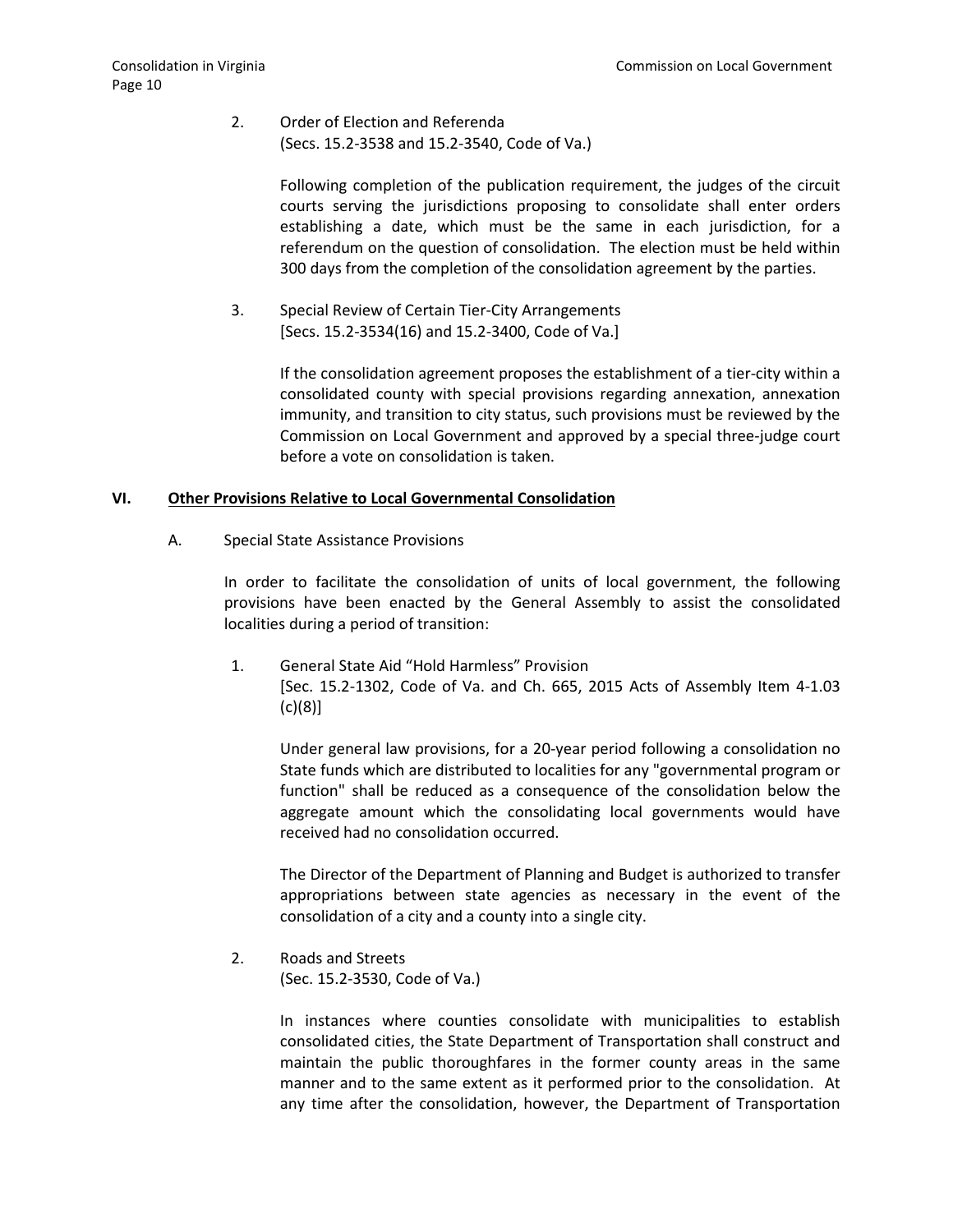and the governing body of the consolidated city may agree that some or all of such public thoroughfares may be transferred to the city and made the responsibility of the municipality. In such instances, the Department of Transportation shall provide construction and maintenance assistance for such public thoroughfares as is provided generally to the State's municipality.

3. State Police Assistance (Sec. 52-11.2, Code of Va.)

> Upon the request of the governing body of a consolidated city, the Superintendent of State Police shall continue the services of the Department of State Police in those portions of the consolidated jurisdiction which were formerly county areas. Such services shall be made available by the Department of State Police for a period of ten years following the effective date of the consolidation.

- 4. Specific Provisions Regarding Educational Assistance
	- (a) Operational Assistance (Sec. 22.1-25, Code of Va., and Ch. 665, 2015 Acts of Assembly Item 136  $(A)(4)(c)$

*In 2015, the General Assembly eliminated the incentive funding formula that provided additional funding to school divisions who have consolidated. The legislature at that time also directed the Commission on Local Government to recommend to the legislature an appropriate process and calculation for future incentives. This study is to be completed by December 2015.*

If the composite index of a consolidated school division is reduced during the course of the fifteen year period to a level that would entitle the school division to a lower interest rate for a Literary Fund loan than it received when the loan was originally released, the Board of Education shall reduce the interest rate of such loan for the remainder of the period of the loan. Such reduction shall be based on the interest rate that would apply at the time of such adjustment. This rate shall remain in effect for the duration of the loan and shall apply only to those years remaining to be paid.

(b) Literary Fund Loans

[8VAC20-100-210, State Board of Education Regulations, amended effective March 8, 1995]

The regulations of the State Board of Education require "priority funding" for any loan application "resulting directly from the consolidation of two or more school divisions into a single school division."